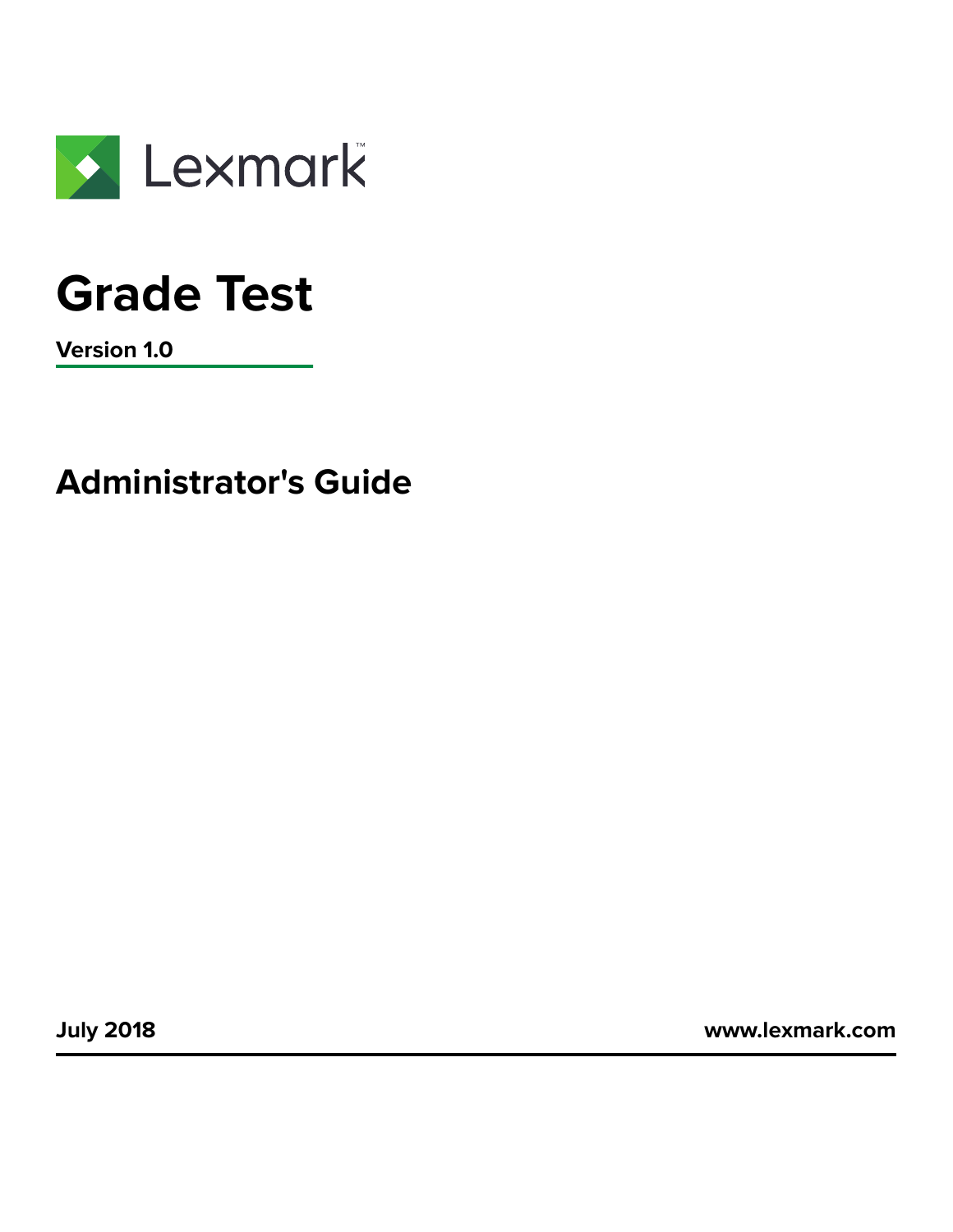## **Contents**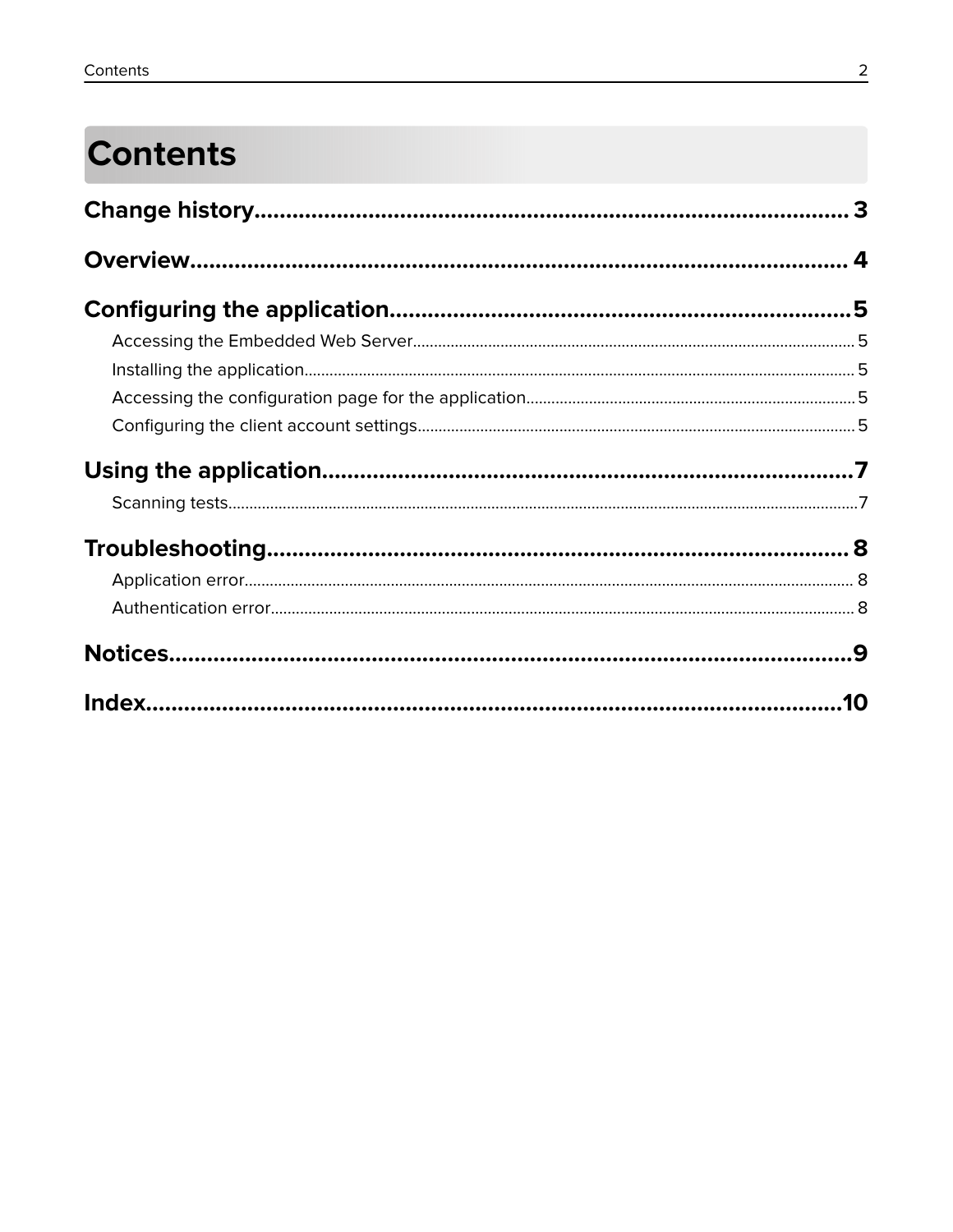## <span id="page-2-0"></span>**Change history**

### **July 2018**

**•** Initial document release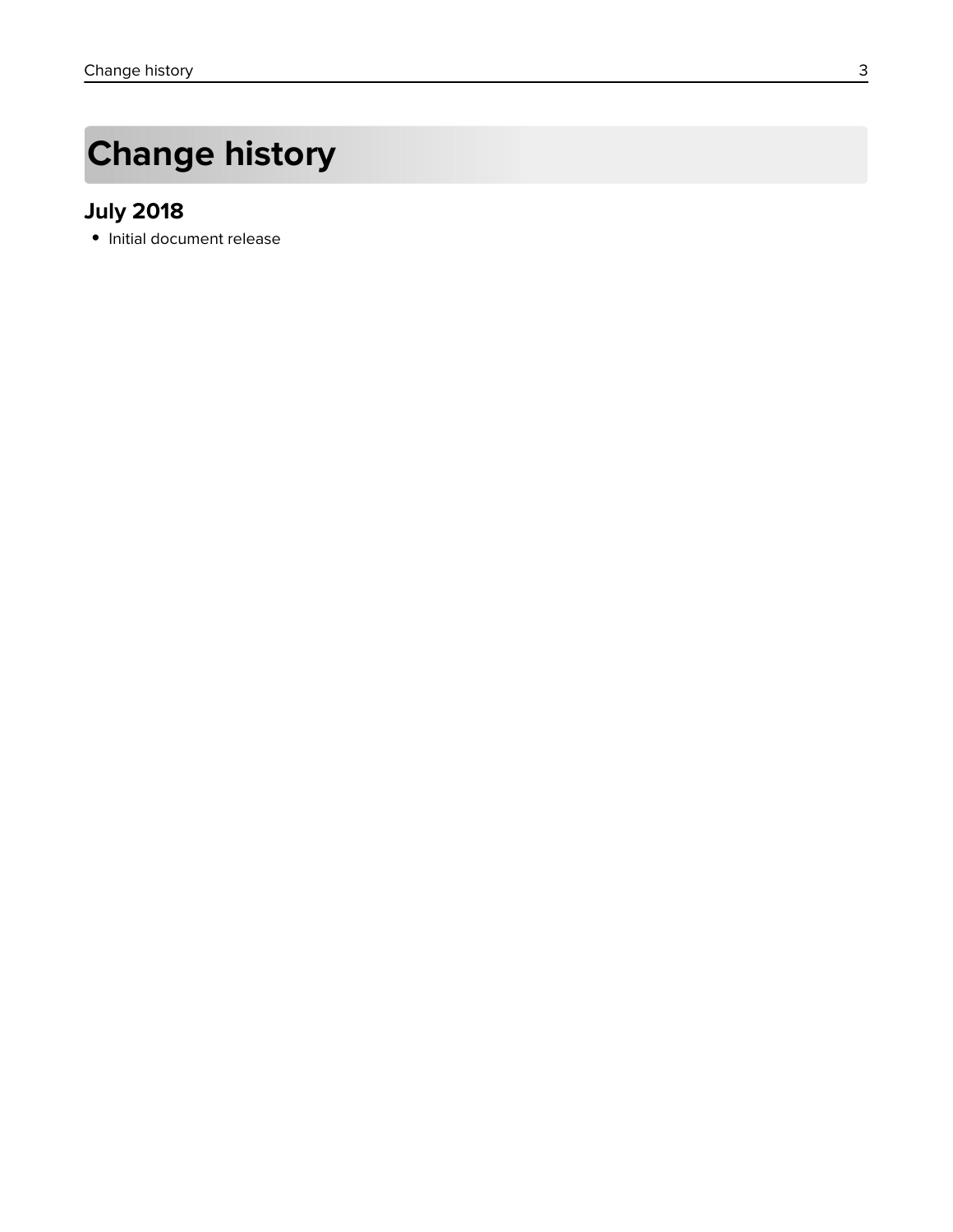## <span id="page-3-0"></span>**Overview**

The Grade Test application is a component of the Lexmark™ Testing Assistant solution. Use the application to scan and send answer sheets to the Lexmark Testing Assistant cloud server.

For more information, see the Testing Assistant User's Guide.

This document provides information on how to configure, use, and troubleshoot the application.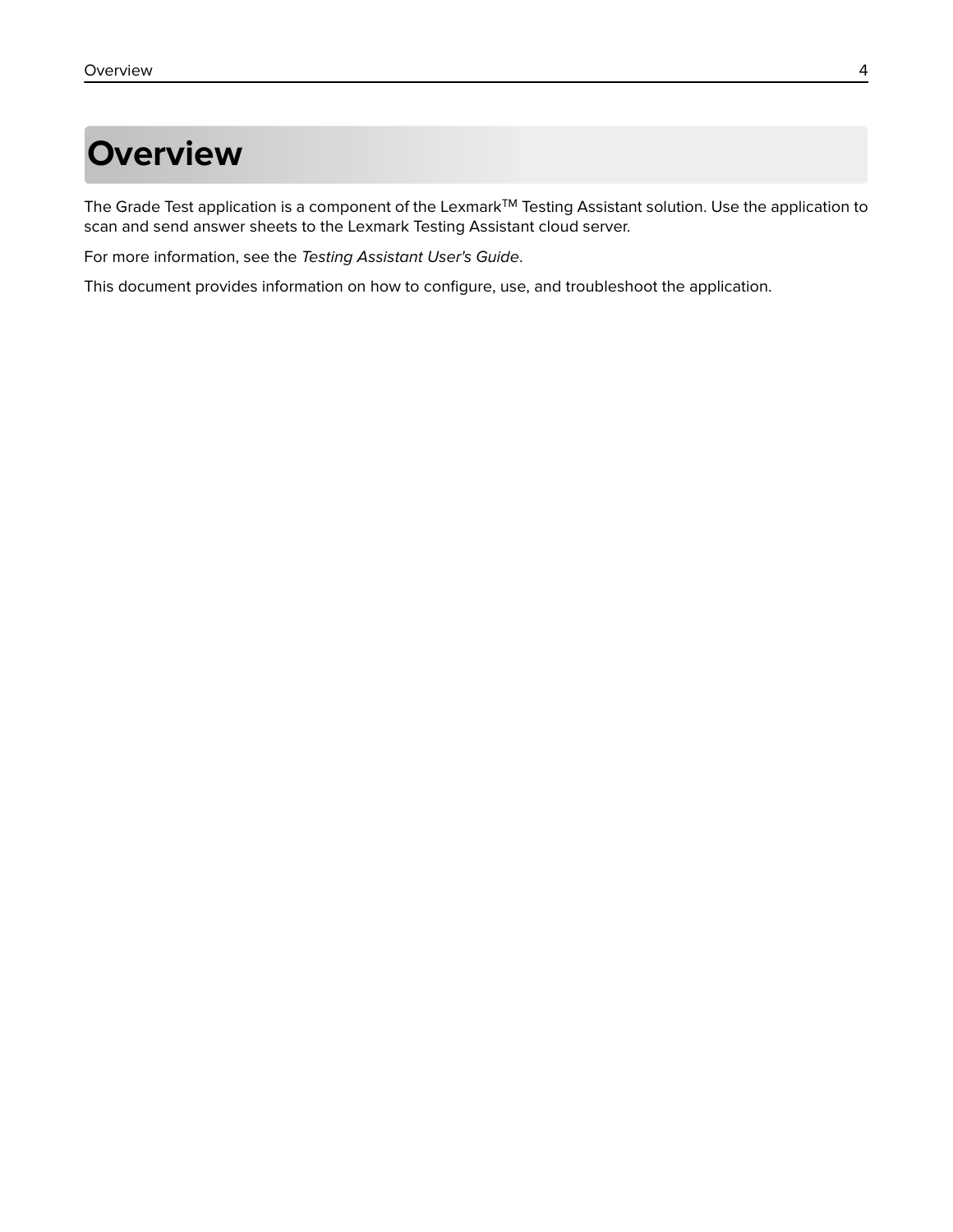## <span id="page-4-0"></span>**Configuring the application**

Before you begin, make sure that the printer is connected to the network.

### **Accessing the Embedded Web Server**

- **1** Obtain the printer IP address. Do either of the following:
	- **•** Locate the IP address on the printer home screen.
	- **•** View the IP address in the Network Overview section or in the TCP/IP section of the Network/Ports menu.
- **2** Open a web browser, and then type the printer IP address.

### **Installing the application**

**1** From the Embedded Web Server, depending on your printer model, do any of the following:

- **•** Click **Apps**.
- **•** Click **Settings** > **Apps** > **Apps Management**.
- **•** Click **Settings** > **Device Solutions** > **Solutions (eSF)**.
- **•** Click **Configuration** > **Embedded Solutions**.
- **2** Click **Install** or **Install an App**.
- **3** Browse to the application flash file.

**Note:** For more information on obtaining the application flash file, contact your Lexmark representative.

**4** Click **Install** or **Start Install**.

### **Accessing the configuration page for the application**

- **1** From the Embedded Web Server, depending on your printer model, do any of the following:
	- **•** Click **Apps**.
	- **•** Click **Settings** > **Apps** > **Apps Management**.
	- **•** Click **Settings** > **Device Solutions** > **Solutions (eSF)**.
	- **•** Click **Configuration** > **Embedded Solutions**.
- **2** Click **Grade Test** > **Configure**.

### **Configuring the client account settings**

- **1** From the Embedded Web Server, access the configuration page for the application.
- **2** Type the user name and password.
- **3** Type the client ID.

**Note:** For more information on obtaining the client ID, contact your Lexmark representative.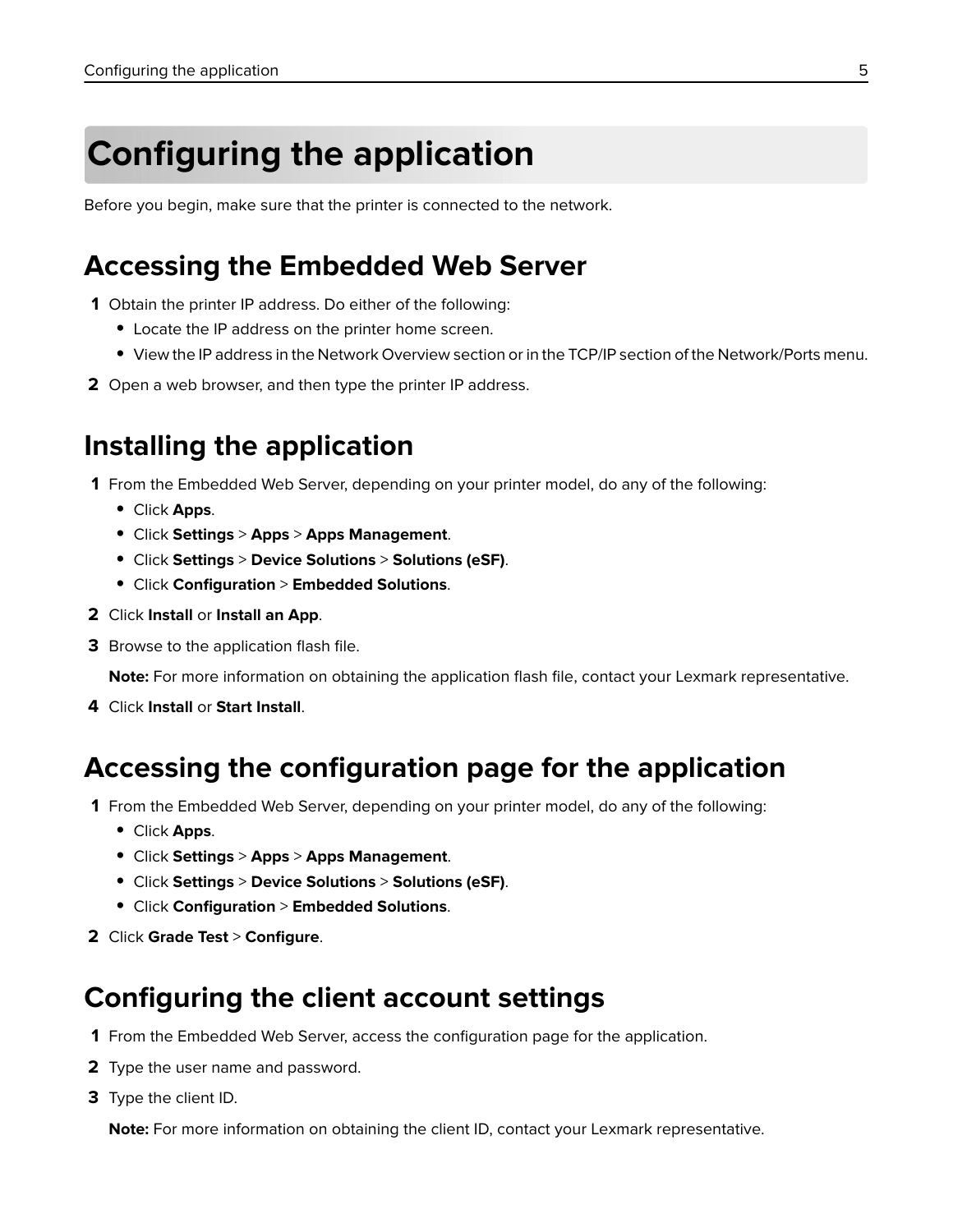- **4** In the Gravic's Endpoint URL field, type **https://lexmark.remark.cloud**.
- **5** If necessary, in the Upload Retries field, specify the number of times the application tries to upload the images to the cloud server.

#### **Notes:**

- **•** The default value is 5.
- **•** Enter any value from 0 to 10.

#### **6** Click **Apply**.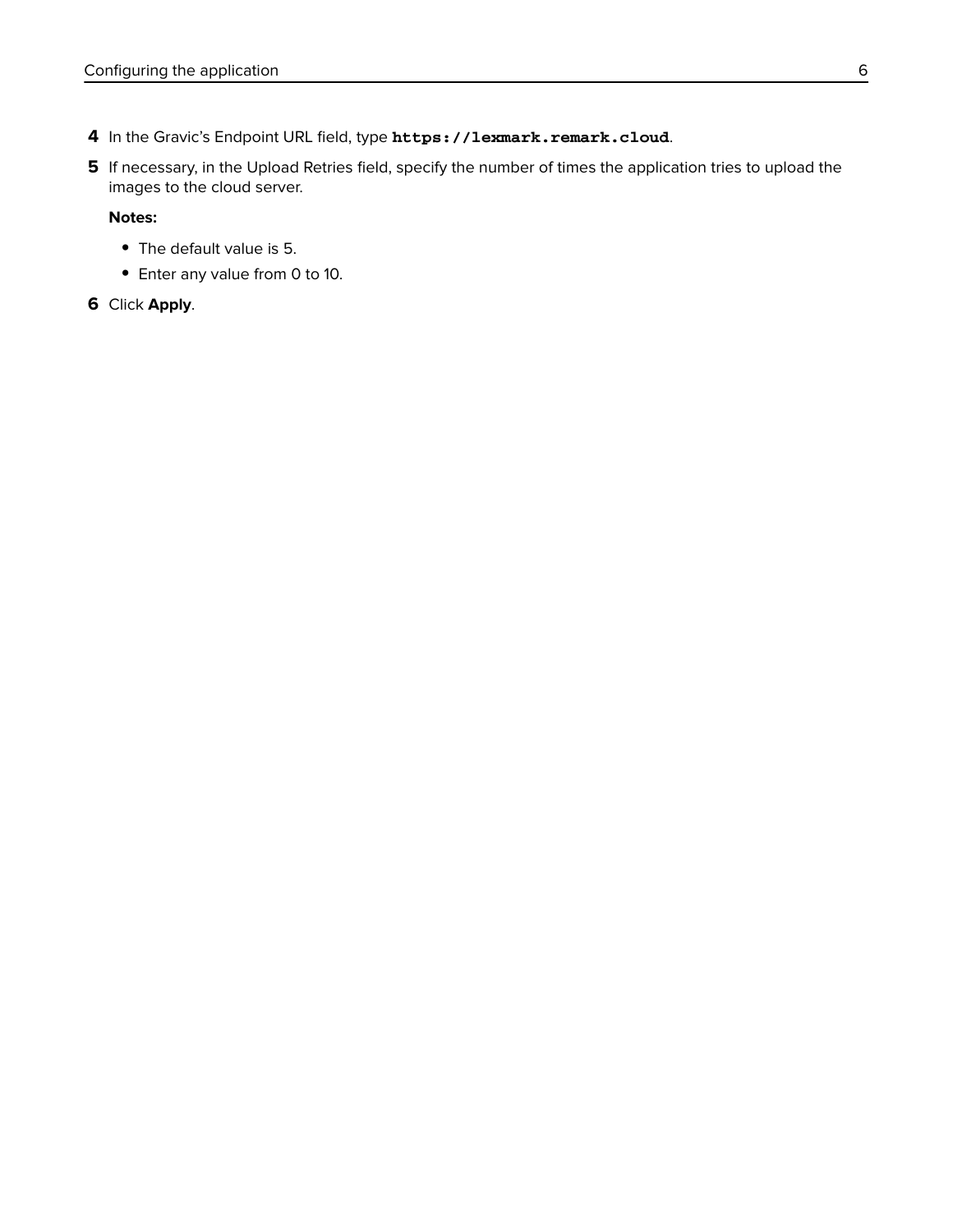## <span id="page-6-0"></span>**Using the application**

### **Scanning tests**

- **1** Load the completed answer sheets into the automatic document feeder tray or on the scanner glass.
- **2** From the home screen, touch the application icon.
- **3** Touch **Scan**.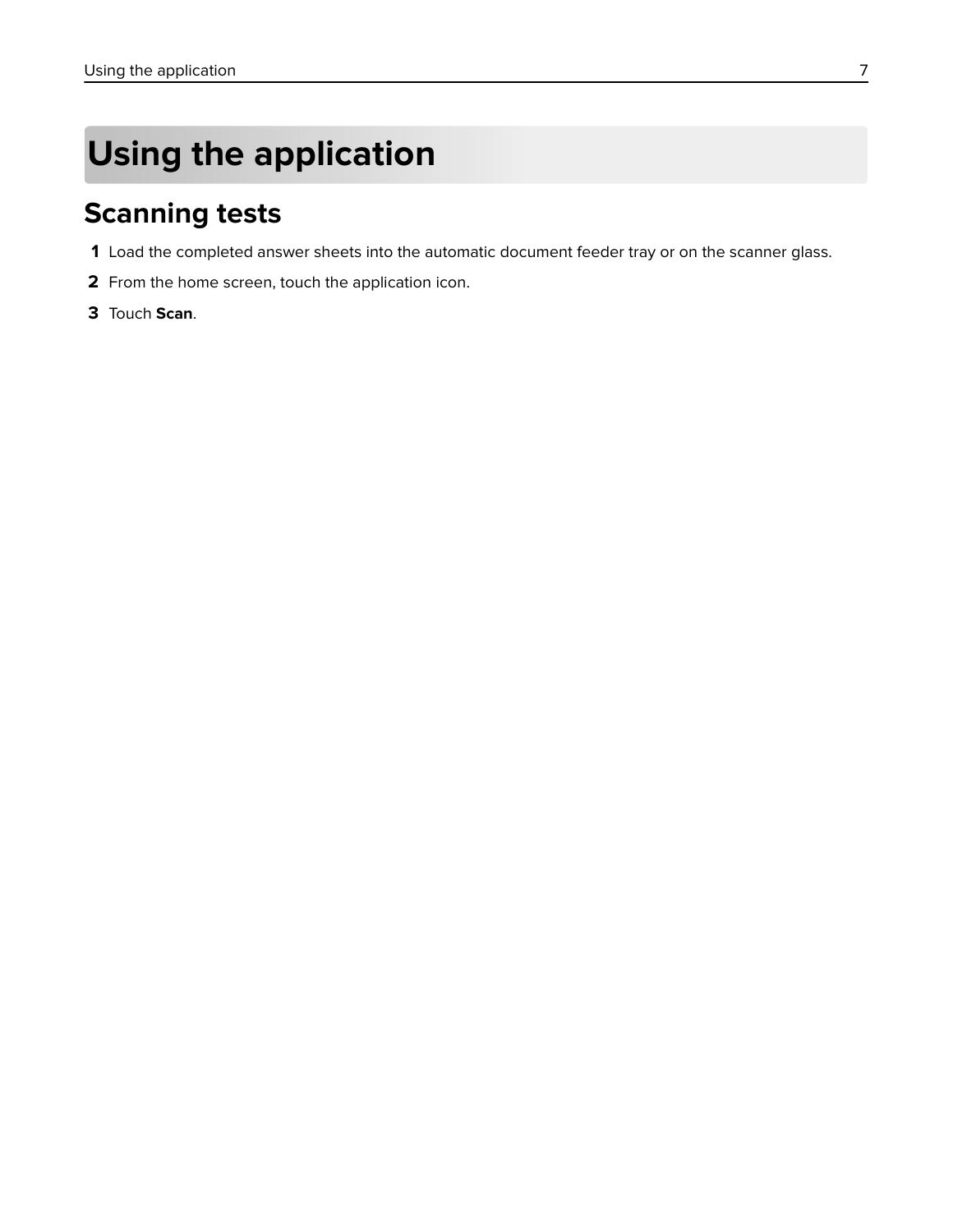## <span id="page-7-0"></span>**Troubleshooting**

### **Application error**

Try one or more of the following:

#### **Check the diagnostic log**

- **1** Open a web browser, and then type *IP***/se**, where *IP* is the printer IP address.
- **2** Click **Embedded Solutions**, and then do the following:
	- **a** Clear the log file.
	- **b** Set the logging level to **Yes**.
	- **c** Generate the log file.
- **3** Analyze the log, and then resolve the problem.

**Note:** After resolving the problem, set the logging level to **No**.

#### **Contact your Lexmark representative**

### **Authentication error**

Try one or more of the following:

#### **Make sure that the user name and password are configured correctly**

For more information, see the ["Configuring the client account settings" on page 5](#page-4-0).

#### **Make sure that the user account exists in the cloud server**

For more information, contact your Lexmark representative.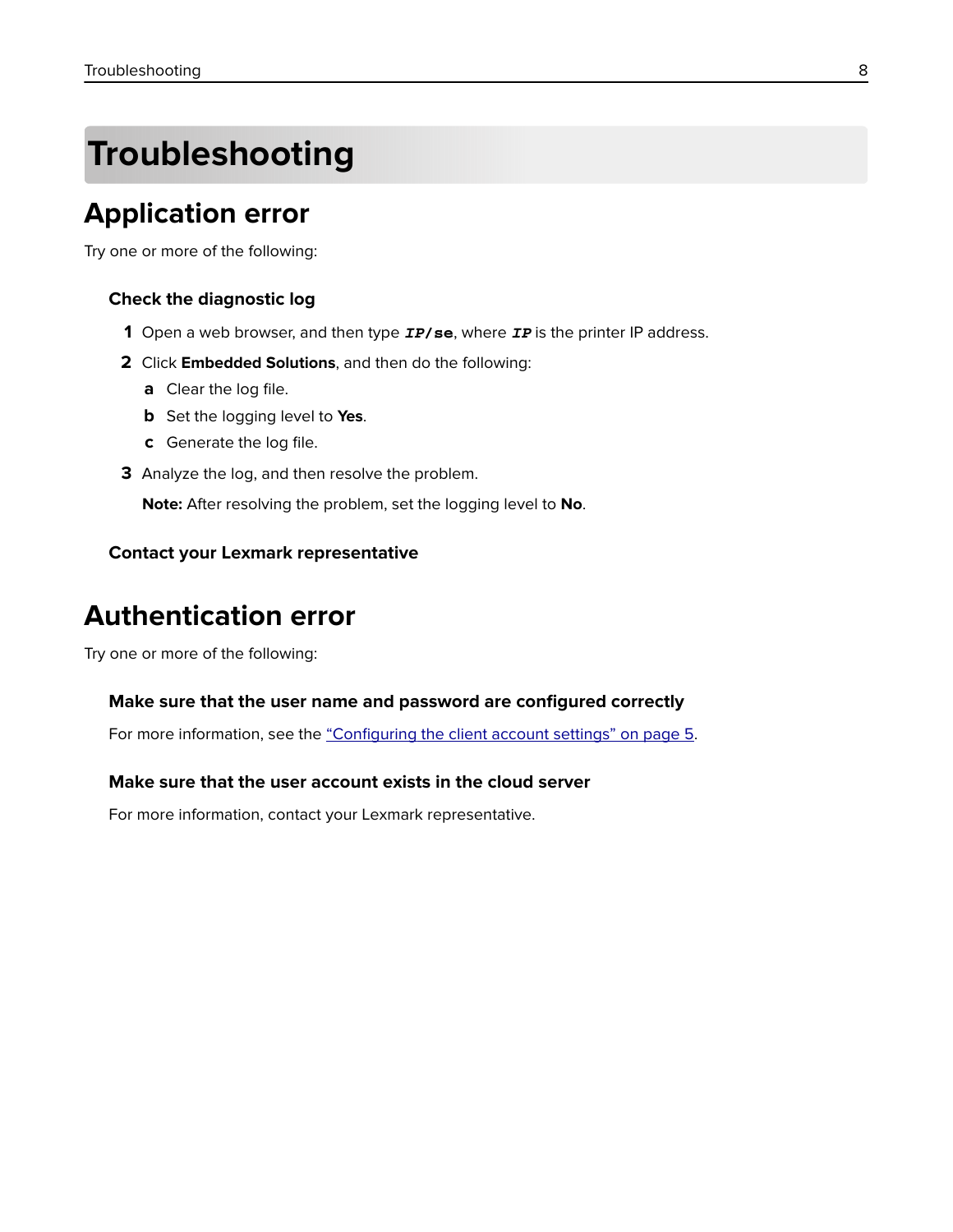## <span id="page-8-0"></span>**Notices**

### **Edition notice**

July 2018

**The following paragraph does not apply to any country where such provisions are inconsistent with local law:** LEXMARK INTERNATIONAL, INC., PROVIDES THIS PUBLICATION "AS IS" WITHOUT WARRANTY OF ANY KIND, EITHER EXPRESS OR IMPLIED, INCLUDING, BUT NOT LIMITED TO, THE IMPLIED WARRANTIES OF MERCHANTABILITY OR FITNESS FOR A PARTICULAR PURPOSE. Some states do not allow disclaimer of express or implied warranties in certain transactions; therefore, this statement may not apply to you.

This publication could include technical inaccuracies or typographical errors. Changes are periodically made to the information herein; these changes will be incorporated in later editions. Improvements or changes in the products or the programs described may be made at any time.

References in this publication to products, programs, or services do not imply that the manufacturer intends to make these available in all countries in which it operates. Any reference to a product, program, or service is not intended to state or imply that only that product, program, or service may be used. Any functionally equivalent product, program, or service that does not infringe any existing intellectual property right may be used instead. Evaluation and verification of operation in conjunction with other products, programs, or services, except those expressly designated by the manufacturer, are the user's responsibility.

For Lexmark technical support, visit **<http://support.lexmark.com>**.

For information on supplies and downloads, visit **[www.lexmark.com](http://www.lexmark.com)**.

**© 2018 Lexmark International, Inc.**

**All rights reserved.**

### **GOVERNMENT END USERS**

The Software Program and any related documentation are "Commercial Items," as that term is defined in 48 C.F.R. 2.101, "Computer Software" and "Commercial Computer Software Documentation," as such terms are used in 48 C.F.R. 12.212 or 48 C.F.R. 227.7202, as applicable. Consistent with 48 C.F.R. 12.212 or 48 C.F.R. 227.7202-1 through 227.7207-4, as applicable, the Commercial Computer Software and Commercial Software Documentation are licensed to the U.S. Government end users (a) only as Commercial Items and (b) with only those rights as are granted to all other end users pursuant to the terms and conditions herein.

### **Trademarks**

Lexmark and the Lexmark logo are trademarks or registered trademarks of Lexmark International, Inc. in the United States and/or other countries.

All other trademarks are the property of their respective owners.